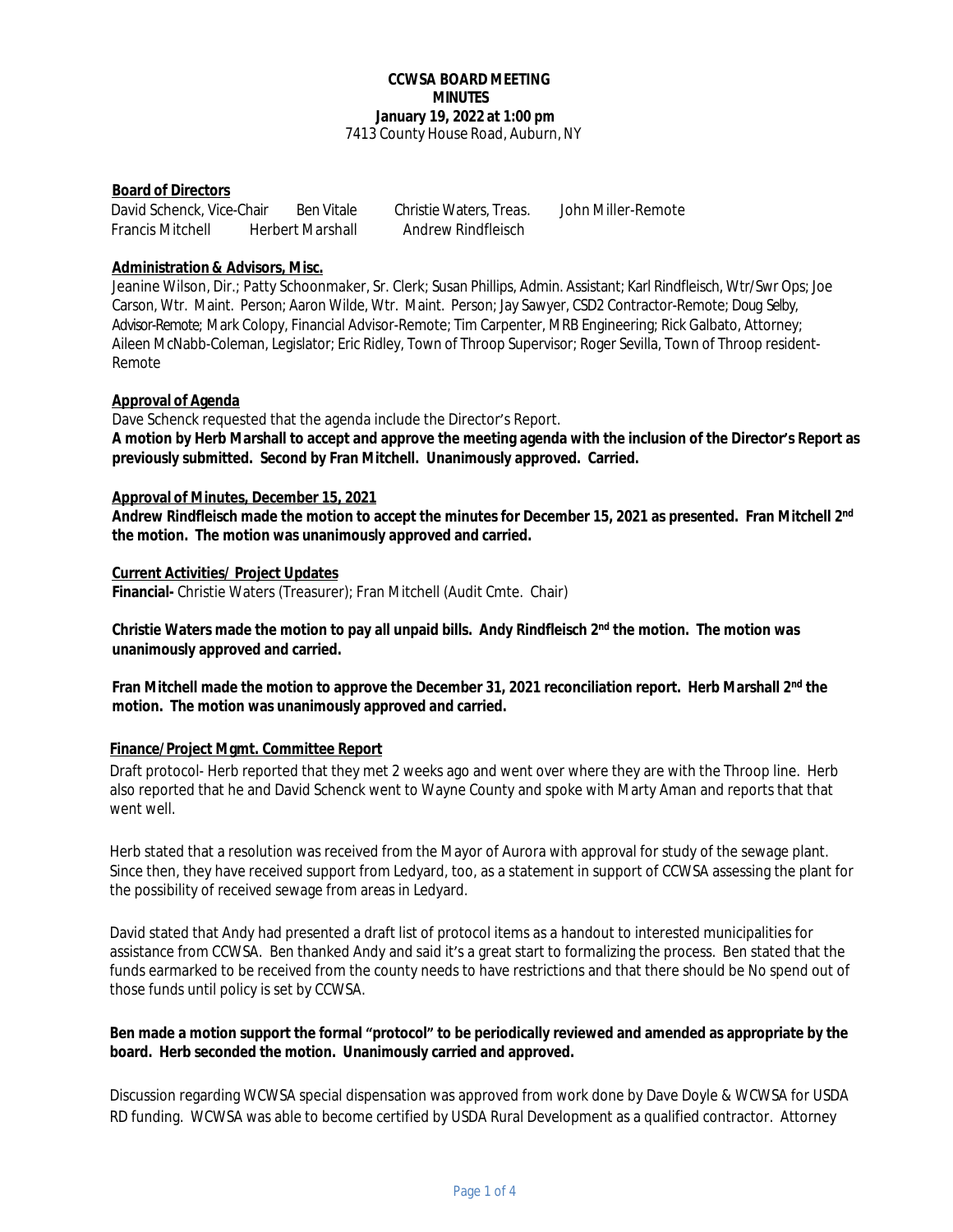Mike Howard was instrumental getting this accomplished. Rick Galbato stated that there is an exception on bidding if agency is doing the work themselves. Jeanine has a teleconference with RD and Mark Colopy on Friday to discuss CCWSA possibility to qualify for this dispensation. There was discussion regarding working with other agencies such as S&W Conservation District. Marty Aman emphasized that we should talk with Rick and Attorney Howard.

John stated that he is interested as to the various forms of funding for projects and the voting restrictions. He asked if our rules specific to an "Authority"? Rick stated that it all depends on what type of water and sewer facility is being put in. Town and villages are governed by NYS law so typically it is subject to voting permissive referendum, or the governing body can choose to make a mandatory referendum and they can establish the district contingent upon the satisfactory majority vote of the landowners permitted to vote.

Ben stated his concerns regarding not paying prevailing wage vs paying prevailing wages. The Regional Market does not use federal funds therefore does not have to pay prevailing wages.

Tim stated that he received comments from Throop board members that were good to clarify Centerport Road. No exclusions would be made from the district. Eric Ridley, Throop Supervisor, asked for ARPA funding in the amount of \$400,000 for their project, Roger Sevilla spoke with residents and cost is the biggest factor. Without significant aid this project won't pass. The Ask from Throop represents 3% of ARPA funds which is the population of Throop. He is trying to make legislators aware of just how necessary this project is. It's not just the case of not wanting to drink well water. He said, "I would not bathe my kids in that water." Tim stated that he is prepared to move forward however possible with the MPR, but the key questions have to be answered.

Herb asked what Throop needs to do to get funding. Tim explained that an application to RD must be completed for the project. They need to hire someone to prepare an application for funding and get it submitted. Eric stated that they are ready to have the meetings that are needed but information needs to be in place. Jeanine stated that CCWSA is in support. Throop must show their support and accept and approve the report first and then apply for funding. The actual dollars available won't be known until the application is filed in full, reviewed by RD and an offered generated and sent to the town by RD. Eric stated that there are still too many variables. Eric stated that he would be comfortable taking this to our board if there can be amendments made to it. Tim stated that minor amendments could be done during the formation cycle to move forward. Herb stated that his hope is that the MPR can be accepted at tonight's town meeting.

**Governance Committee**: Marshall, Chair Appointments for FY22

Chair, Ben Vitale Vice-Chair, Dave Schenck Committees, same as 2021 with exception (below) Secretary/Board – Patty Schoonmaker

Herb stated that the Governance Committee recommendation is to leave the committees basically the same as they were set for '21 with the following exceptions: Committee recommended that Dave take over the positions Ben had - Chair of personnel committee and member of Governance Committee; and asked that Andy be taken off of the personnel committee and that Christie be put on instead and she accepted. There are currently two vacancies on the Board. Two vacancies, one from the legislator and one from the city, need to proceed to get those two filled.

Check sign/approvals at CLNB: Chair, vice-Chair, Treasurer, Director, Senior Clerk, Admin Assistant (Two signatures needed: 1 Board member + 1 staff member)

Jeanine stated that historically the (bookkeeper) Admin assistant completes transfers, wires and pay bills but not sign the checks. She asked board what they would like to do moving forward. One staff and one board member signs the checks.

**Herb motioned to keep the check signing privileges the same as 2021; (**Chair, vice-Chair, Treasurer, Director, Senior Clerk, Admin Assistant**) Two signatures necessary (1 Board member; 1 Staff) Ben 2nd the motion and it was approved**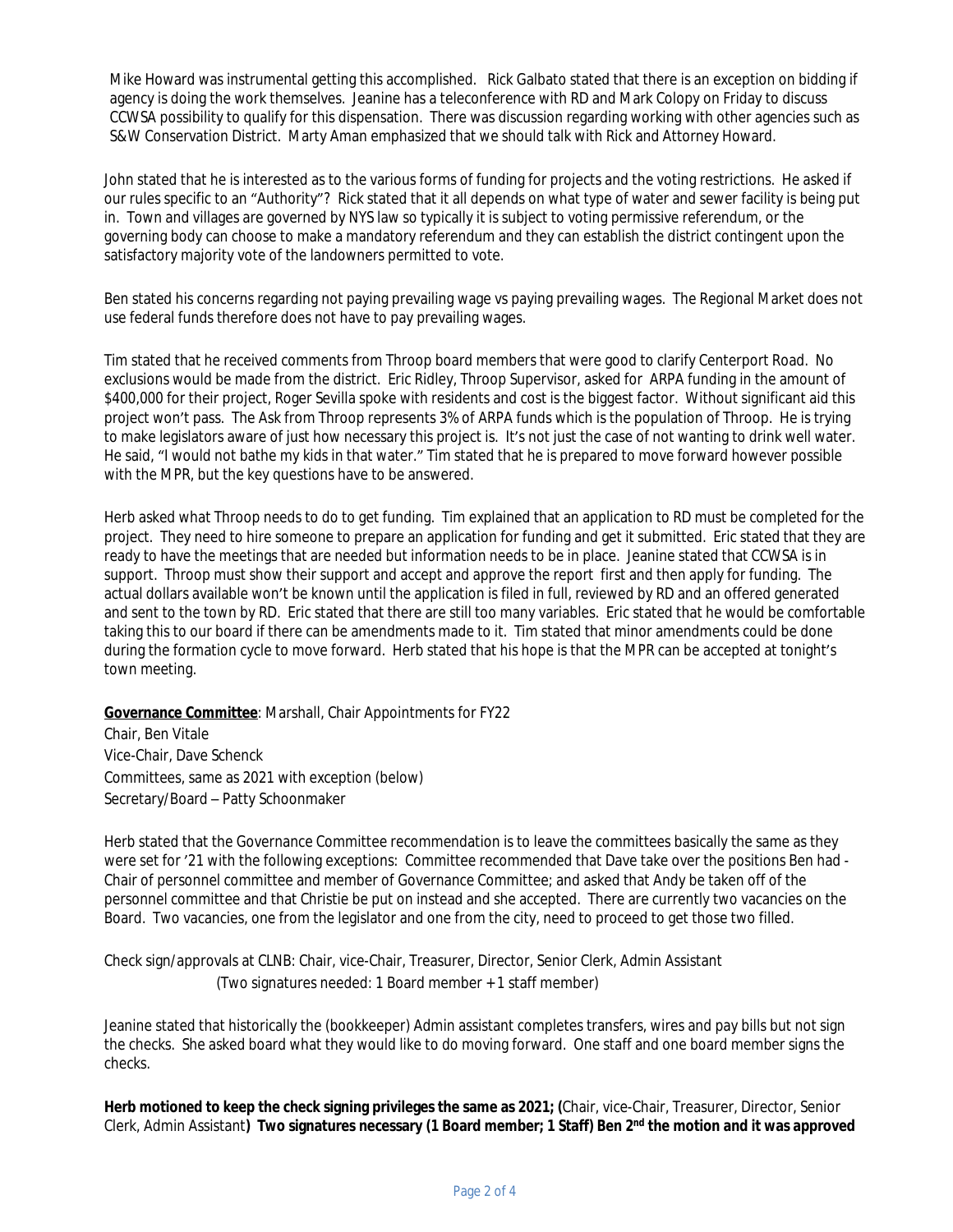**and carried.**

**Ben Vitale made a motion to give the Administrative Clerk the authorization to complete necessary financial transactions with the bank, but not have check signing authority. Second by Fran Mitchell. Motion was approved and carried**

#### **Legal-** Attorney Riccardo Galbato, Galbato Law Firm

Rick no updates because everything was discussed with Town of Throop water line.

## **Water Operations-(K. Rindfleisch)**

All lines are connected on Centerport Road. He stated that there is about a week's worth of time in the spring left to complete the restoration. The crew has been working on some of the main line valves.

Discussion regarding collaborative work: Karl stated that the Soil and Water partnership has been good - they were good when we didn't have any equipment. There should have been a formal agreement with them that we have access to their equipment but even without official agreements with them and the county we've always found a way to work together. It's possible that formal arrangements could and should be established.

Herb reiterated that there is a need to start the process of certifications for running sewer plants. Karl stated that it's a good discussion with the board because you are going to invest a fair amount of money to get a guy licensed. I think that Aaron and Joe should go to get any licenses that they possibly can. Licenses are key, online training a possibility.

### **County Sewer District 2, Operations** ( Sawyer)

Jay stated that things overall are doing very well. Considering the freezing weather, the equipment has held up well even with the bitter cold. The only issue is there is some disintegration in the panels and ground bars. He sent pictures out to various people to see why it could be happening.

#### **County Infrastructure Report/ Master Plan**

Doug Selby stated that he hasn't been incredibly involved in the last month. Any work that has been done he says is associated with the work that MRB is doing.

# **IDA, Aurelius**

Herb- We had an interesting/exciting meeting yesterday with Kevin Ellis from the milk plant. Their outside partner has decided that he doesn't want to work with NYS and is not going forward with Kevin for the expansion. He states that his view from the meeting is that Kevin is in the process of moving on with it themselves and raising the funding to do so. Anticipating \$146 Million expansion; will add 64-70 additional jobs. They had already added 20 jobs with the small expansion that they had done. Grant for the sewer lines has not been completed yet. They need some advanced engineering report and permission from the thruway that they were going to support and continuing funding. They are in the process of getting those things done, 30-60 days away from an answer on the grant. Herb states that it was surprising to him to learn that; Kevin anticipates that when the new expansion goes into effect they will bypass the city and will some way go directly into Craine Brook. Herb emphasized to Doug that the board be involved and up to date right from the beginning and they were supportive of that. And that CCWSA be in charge after it is put in. Andy stated that they would have to put a plant in to treat the water from discharging into the creek. Jeanine said that Kevin mentioned that they are also talking about adding in a place for all of their tractor trailers, for washing and maintenance. Andy they ordered 50 trucks to add to their fleet. Herb- they want to run 70 trucks, but they ordered 50 additional oversized trucks because they are drawing so much milk they don't have enough drivers to drive their trucks. By getting the bigger trucks they can truck more milk with less drivers.

The application for funding in being processed for the new sewer line. Ben stated that Cayuga County is not #1 project for these funding agencies. They had a bigger project and Cayuga County is not as important as Onondaga.